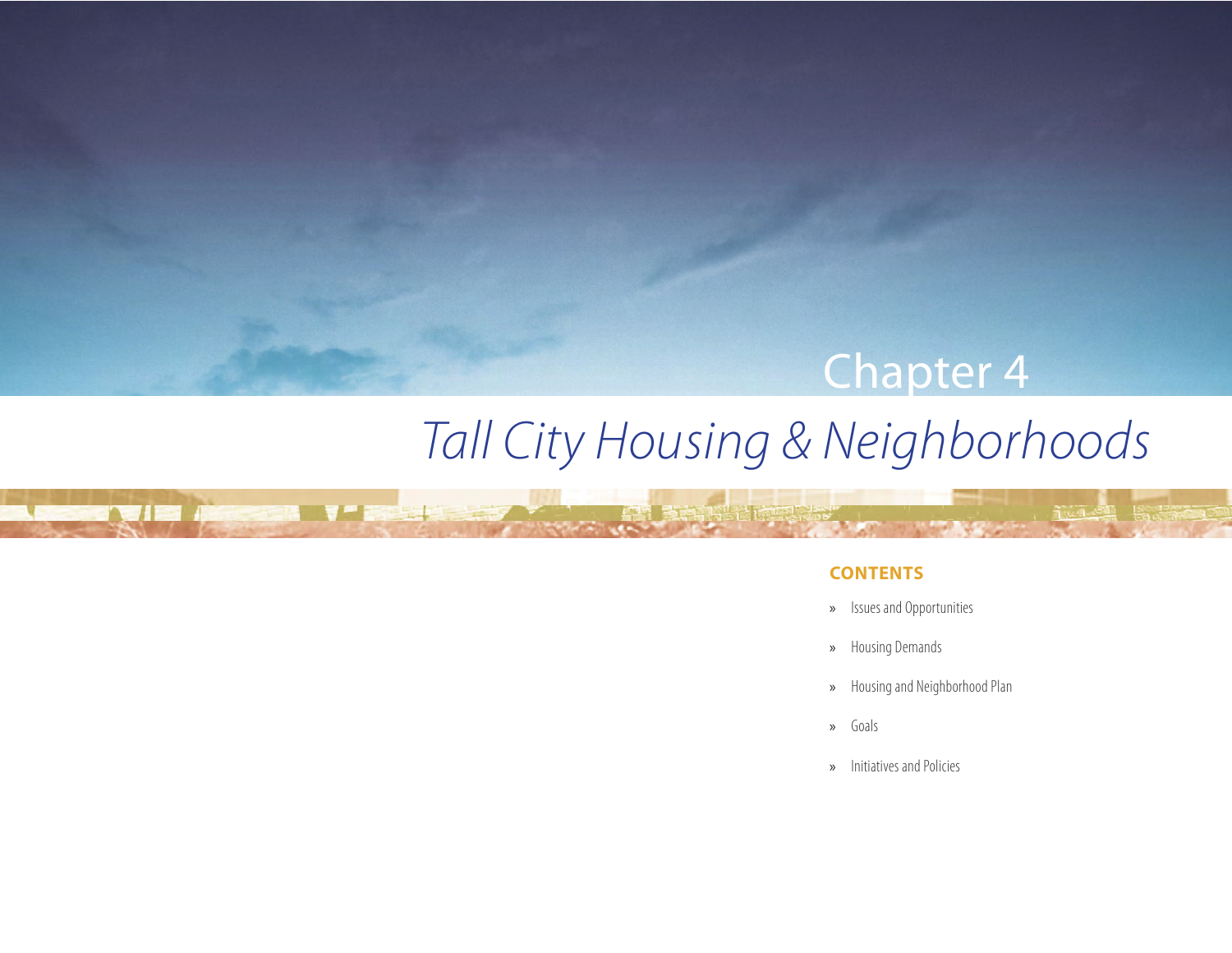

## Tall City Housing & Neighborhoods

### **INTRODUCTION**

Midland has a quality housing stock and healthy demand for new housing. Meeting that demand with a range of affordable options supports economic efforts and is fundamental to providing safe and affordable workforce housing. Midland residents have expressed a desire for a wider variety of housing options at prices accessible to middle-income buyers.

## Housing & Neighborhood Issues & Opportunities

In the previous Tall City Today section, housing mix, workforce housing, and retiree and senior housing were identified as major themes. These themes are all very closely tied together. Even before the city's most recent boom, construction activity focused mainly around homogenous developments of either single-family detached housing or large scale multi-family housing. In recent years the market's ability to meet the demand for new workforce housing was at capacity, leaving new residents with few options. Addressing the need for adequate and affordable workforce housing means the market will provide additional variety, including new senior housing options.

Beyond the above tangible housing themes, residents also experienced a desire for the creation of more "neighborhood" settings. This idea is detailed in Chapter 3's land use policies for developing areas, but supporting or creating clearly defined neighborhoods in revitalizing areas is also important. Greater variety in neighborhoods close to job centers, like the downtown and the hospital district, creates strong neighborhoods and greater reinvestment interest. However, housing developers and lenders tend to build what has worked in the past. The market can be slow to adapt, often requiring a pioneering spirit from a small group or individual to demonstrate the success of a new approach. The Wall Street Lofts may ultimately be an example of this type of success story that leads to greater development interest in and adjacent to the downtown.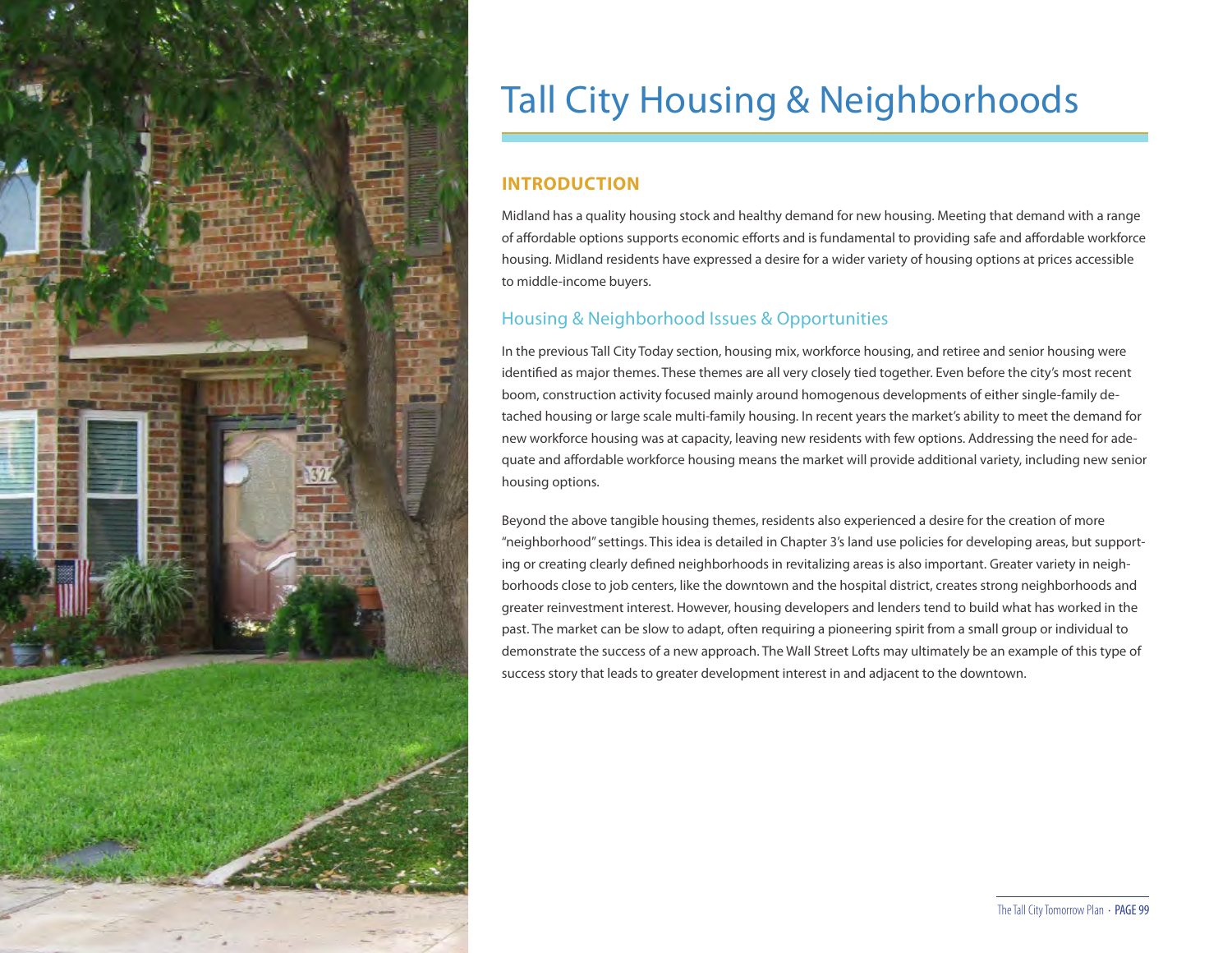## Tall City Tomorrow Housing Demands

To support a 1% annual growth rate over the next 20 years, Midland needs to add approximately 12,430 new housing units. This comes out to approximately 622 units annually. The distribution of those units should offer greater variety than in the past. A proposed mix by type is shown in the graphic to the right. The proposed mix suggests a higher proportion of single-family attached houses (townhomes) and multi-family (both apartments and smaller four-plexes) in the future, based on community demand.

On paper these numbers look great, but ultimately the private market drives housing production in the city. As noted, developers understandably tend to build what they know and are comfortable with. Buyers continue to buy these units because that is what the market is offering them. Moving forward, housing and land use policies will need to work closely with the private market to identify hurdles to the construction of a variety of housing types and ensure that land use regulations do not inhibit new and innovative approaches.

## **TALL CITY TOMORROW HOUSING AND NEIGHBORHOOD PLAN**

The fundamental goal of Tall City Tomorrow and specifically of this section is to ensure that existing and future neighborhoods add to the livability of the city and strengthen the economic base. Housing is one of the private market's largest capital investments, and the streets, sewers, and water lines that serve those homes are the largest public capital investment. New developments must create true neighborhoods and a quality housing stock that future generations will want to invest in and do not feel burdened by. At the same time, existing neighborhoods must be conserved and not neglected. These neighborhoods reflect large public investments and fiscal responsibility suggests that these investments need to be protected and used to the highest degree possible.

The following goals provide the basis for addressing the issues, opportunities, and challenges raised above. These goals were reviewed and approved by the Steering Committee.

| <b>Proposed Housing Unit Mix</b> |                               |                             |
|----------------------------------|-------------------------------|-----------------------------|
|                                  | <b>Single-Family Detached</b> |                             |
|                                  | % of new units<br>2015-2036   | # of new units<br>2015-2036 |
|                                  | 60%                           | 7,458                       |
|                                  | <b>Multi-Family</b>           |                             |
|                                  | % of new units<br>2015-2036   | # of new units<br>2015-2036 |
|                                  | 25%                           | 3,108                       |
| <b>Town Homes</b>                | <b>Single-Family Attached</b> |                             |
|                                  | % of new units<br>2015-2036   | # of new units<br>2015-2036 |
|                                  | 15%                           | 1,865                       |
| Duplex                           |                               |                             |
|                                  |                               |                             |
|                                  |                               |                             |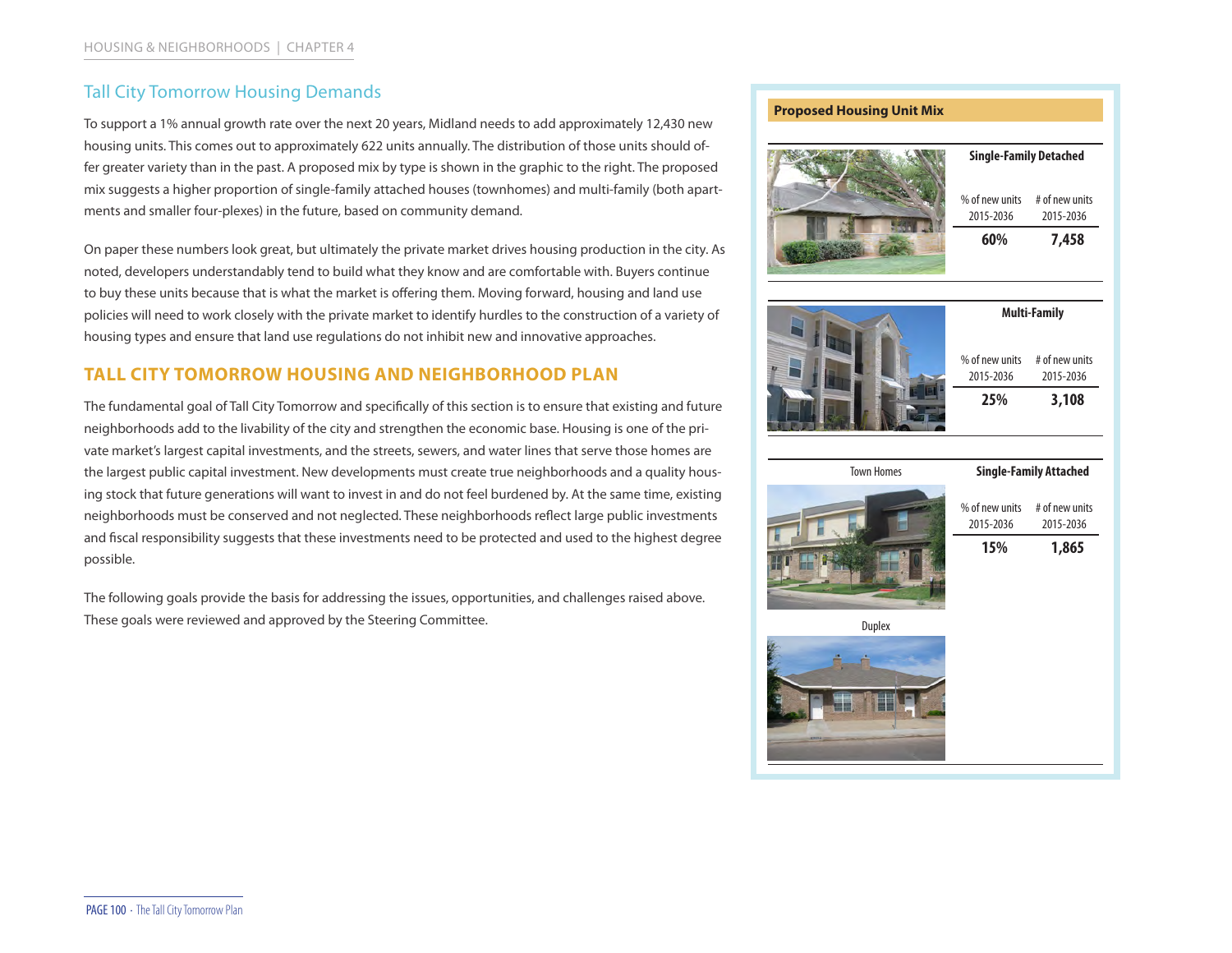

#### **POSTED TO TALL CITY TOMORROW DISCUSSION PAGE:**

"Everyone agrees that housing is a problem, but understand city governments can't control prices. Prices are set by supply and demand."

– Jackson B.

## **GOALS**

## 1. Establish neighborhoods that will provide good residential environments and places that are safe to live, learn, and play.

Participants in the planning process felt strongly that future development needed to create new neighborhoods, not just subdivisions. Neighborhoods have focal points such as a park or a school, are interconnected with the rest of the community through streets, trails, and draws, and have easy access to everyday services. These are all features that need to be incorporated with any new development and require a cooperative effort with parks and recreation, MISD, and the development community. Ultimately everyone wants to create a product that is appealing today and for many years into the future.

## 2. Ensure that Midland's future housing stock relies upon conservation of existing housing and investment in new diverse housing options affordable to all income levels.

The city's best source of affordable housing is within its existing housing stock. Poor property maintenance, structural deterioration, and delayed maintenance of public infrastructure can quickly degrade neighborhood quality and property value. This has the dual effect of diminishing the city's stock of sound affordable housing and suppressing the economic benefits of rehabilitation. Reinvestment in older neighborhoods is essential to providing a continuing source of affordable housing.

## 3. Provide adequate housing opportunities for the diverse needs of Midland's population.

Over the past several years Midland has attracted a growing number of young families and young professionals. Their housing needs are very important but the need to provide proper and adequate housing for others, especially retirees, elderly, and handicapped, remains an important component in the housing mix. Between 2000 and 2010 the number of residents over the age of 75 grew by 43%. Offering housing alternatives to this age group ensures they remain in Midland and opens up existing housing to young families.

## 4. Provide more housing for moderate income families

From the early stages of the planning process, residents expressed concern over the cost of housing, both owner-occupied and rental. Analysis of the city's housing stock and income ranges indicates that there is a significant shortage of affordable housing for households making less than \$50,000 (see page 24). Current construction costs mean that new units cannot be constructed for these households. Conservation of existing housing and innovative financing strategies are necessary to meet the demand.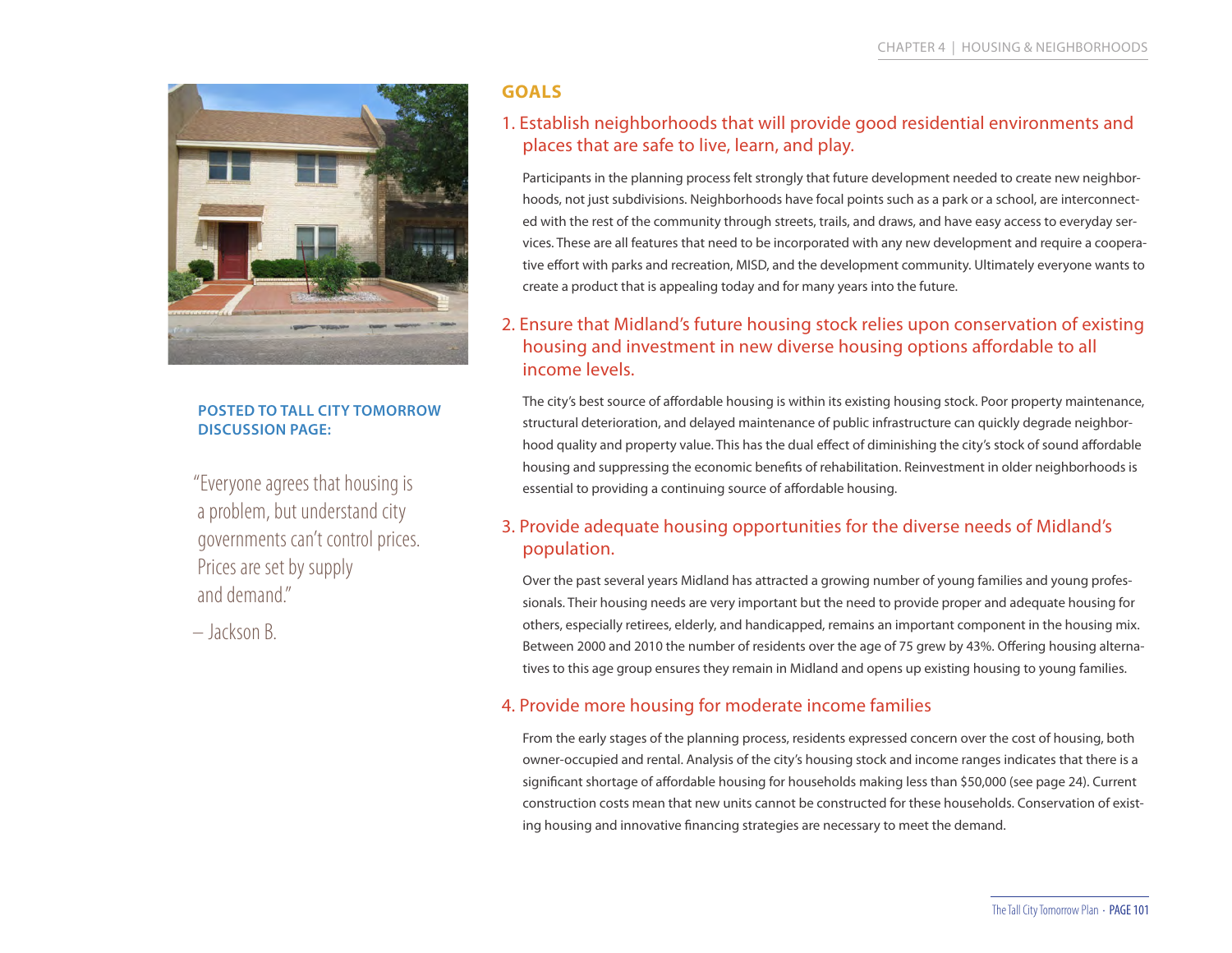#### **INITIATIVES AND POLICIES**

#### 1. Expand housing diversity by type and cost

#### *Action item: Implement an intensity-based land use approach, as outlined in Chapter 3.*

The previous chapter outlined an integrated land use vision that shifts away from separated land uses to greater integration based on intensity of uses. This approach should support the development of a more diverse housing mix and encourage developments to have a wider range of uses and residential types. For example, the intent of the Urban Medium District would allow for a range of housing styles including singlefamily detached, single-family attached, and townhomes. Densities within an Urban Medium District may range from seven units per acre (smaller lot single-family detached) to 12 units per acre (townhome density). Examples of this type of development exist today in Midland, including the neighborhood south of Wadley Avenue between Mark Lane and Whittle Way. This area includes a mix of high-density apartments, medium-density townhomes, and smaller lot single-family. What the area lacks are good connections to other land uses that include jobs and commercial services.

The above example is not the norm and the transition for the local housing industry to deliver a more mixed product approach will take time and require the cooperation of both the city and builders. It may also require the city to facilitate new partnerships between specialized builders.

#### *Action item: Direct city investments and redevelopment dollars toward mixed-income projects.*

Over the years the city has done an excellent job of leveraging Community Development Block Grant funding. These dollars have been used, along with park and public facility improvements, to make positive impacts on neighborhoods. Projects like Bradford, Washington, and San Juan should be celebrated and shared with other communities as great success stories. However, in recent years these dollars have become tighter, making larger scale projects harder to complete. In the future, new approaches and funding techniques may need to be considered. These approaches will need to blend resources that may include HOME/CDBG funds, lending consortium (see sidebar), low-income housing tax credits, and tax increment financing.

By blending sources, projects can also offer a greater mix of income levels, including workforce housing units. For many residents working in the service industry, the cost of housing is a high burden. These individuals are "doubling up" or working multiple jobs to cover housing costs. This is often the hardest housing market to address, as the profit margins are not high enough to attract private market construction and prospective tenants often make over the income limits required to qualify for housing assistance programs.

In addition to blending income levels these projects should also provide a mix of housing styles. Traditionally neighborhood redevelopment projects have focused on single-family housing while low-income housing tax credits tend to be used for multi-family construction. Blending these sources should allow for a mix of housing styles within a single development.

#### **LENDING CONSORTIUM**

The city's need for additional affordable workforce housing will require a stable source of financing. Such a financing program should be designed for maximum leverage, shared risk, and quick turnover rather than long-term financing. A lending consortium is a cooperative venture among lending institutions active in Midland that spreads individual exposure. These cooperative ventures can attract the support of other agencies such as the Texas Housing Foundation and the Federal Home Loan Bank. A lending consortium is an ideal instrument to provide short-term financing or patient financing for builders and contractors in the community, and to provide interim financing for projects developed by a development corporation like Midland Community Development Corporation. The central missions of a consortium in Midland may include:

Construction and long-term financing of key housing types that are identified as high priorities in the Consolidated Plan for Community Development and Housing Funds

Construction lending to private builders of workforce housing

Mortgage financing to low and moderateincome buyers who fall outside of normal underwriting standards for institutions

 $\blacksquare$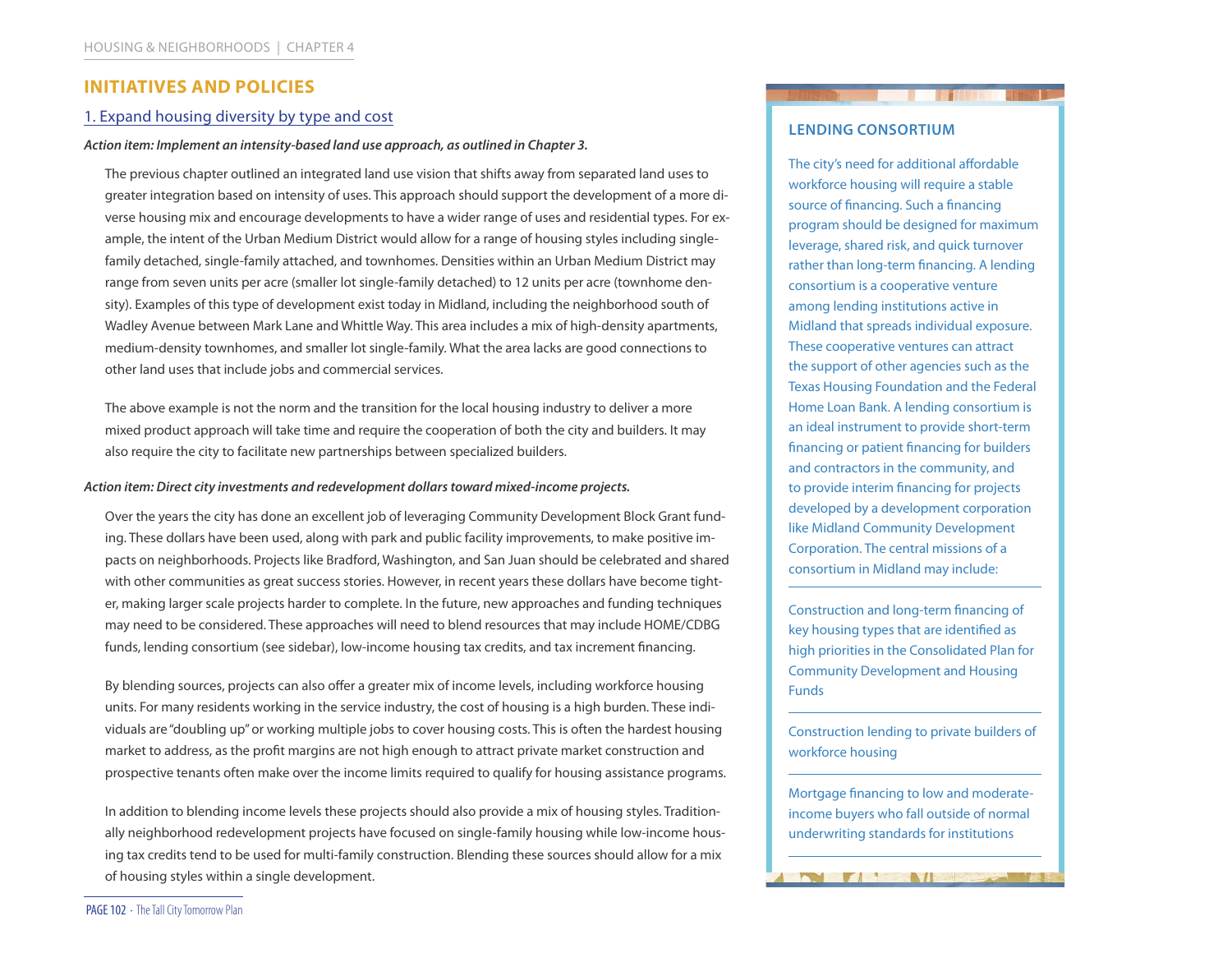#### **HOUSING DIVERSITY ON A REDEVELOPMENT:**

Overall redevelopment concept for 1.5 block in Omaha, NE; ownership townhomes with live/work potential; senior apartments; single-family homes. Financing included city property acquisition; HOME/CDBG funds; lender consortium assistance; low-income housing tax credits, and TIF.



*Action item: Review land use regulations, such as the zoning code and subdivision ordinance, to ensure that there is adequate flexibility to allow a wide range of housing options.* 

Traditional zoning ordinances from the mid-twentieth century valued low density and separation of different land uses. Midland's ordinance has a number of single-family districts but the higher density districts like the Townhome district appear to be harder to use. In a 2013 Zoning Diagnostic Report, completed for the City of Midland, it was noted that developers expressed concern that the current regulations often required them to come to the Council for a PD to build a townhome development that met market needs. These types of hurdles are a good example of an ordinance that hinders rather than supports planning goals.

The city is currently updating the zoning ordinance. Final changes should be done in light of the goals and policies identified in this plan. Many of these align closely with the concerns identified in the 2013 Diagnostic Report, including opportunities for greater density and improvements to key districts like townhome (TH) and duplex (2-F) districts.

#### *Action item: Work with a local development corporation to implement a senior housing project that is targeted to moderate- to- low-income senior households.*

A well-balanced housing strategy must include housing for seniors. Over the past decade the number of adults over the age of 65 has grown as the nation's Baby Boomers move into their retirement years. Housing markets across the country are finding that today's seniors are more active and looking for housing options that accommodate that lifestyle. Increasing the mix of housing types, including duplex, townhomes, and downtown condos, will address some of this demand and will also meet the needs of young professionals. More targeted approaches may also be taken to offer senior-oriented projects. These may include the expansion of existing facilities and the development of new projects.

Strategic projects can help meet the needs of both young families and seniors. For example the combination of a purchase/rehab/resale program with a senior-oriented development can meet the needs of two different markets. Under this program lower income senior households could buy into a senior oriented development using the proceeds from the sale of their existing home. Often these homes need updates that discourage young families. A non-profit developer like MCDC would agree to purchase the senior resident's current home. That home is then rehabilitated and resold to a household meeting specific income requirements. Funding sources like HOME funds can be used to assist in the purchase or rehab work necessary on these homes. This sort of combined program provides quality housing for both the senior and a young household just entering the housing market.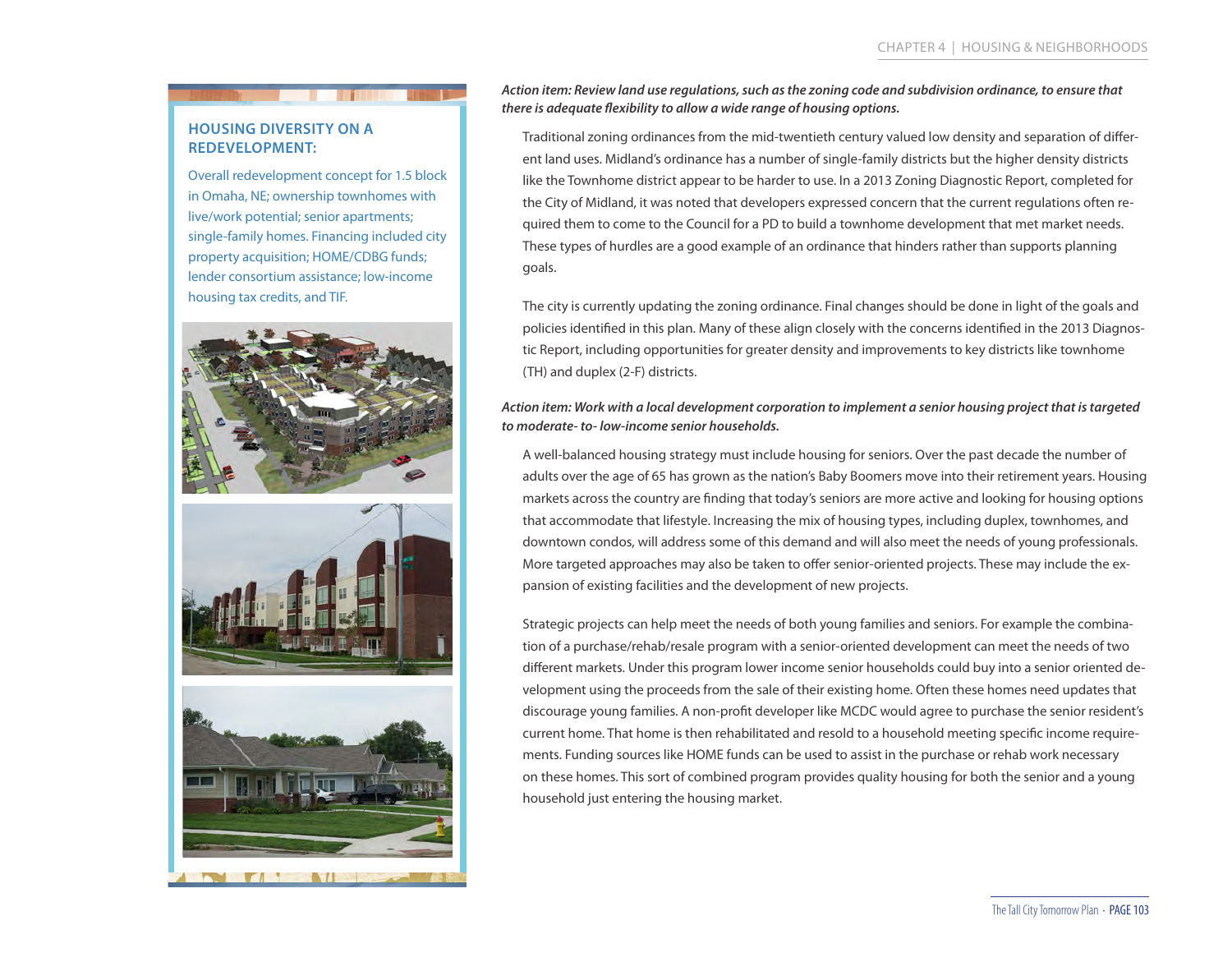#### 2. Revitalize and stabilize older neighborhoods

#### *Action item: Continue to identify neighborhood assets as focal points for successful neighborhood revitalization.*

Successful neighborhoods include spaces where people see and greet each other, work and play together in common enterprise, and have a shared sense of ownership. These spaces increase the level of positive interaction that is the essence of a living neighborhood. Good community spaces can take many forms - a well-maintained public park surrounded and watched over by residents has been a model of success in Midland but spaces like a community garden, the median of a parkway, or a community center can all be focal points. These types of facilities, along with good maintenance, tell residents that their neighborhood matters to fellow residents and the larger community, generating greater investment in the upkeep and maintenance of their own property. These environments are not just created by the city but can be done in partnership with the school district, churches, or a strong neighborhood association.

#### *Action item: Expand rehabilitation and demolition programs.*

Demolition dollars are in short supply in every community but are important to ensuring the safety of residents and to help avoid undue hardship on adjoining property owners. Programs oriented toward clearance of dangerous structures and housing maintenance and rehabilitation will be essential to providing safe housing and stabilizing older neighborhoods.

Housing rehabilitation and maintenance programs should include a mixture of owner and renter assistance programs. Owner assistance programs may include:

- » Emergency repair program for very low income residents in need of emergency repairs. These programs are designed to meet critical individual needs, but also keep viable housing from deteriorating further.
- » Direct rehabilitation loan programs that provide forgivable loans or grants to low income households
- » Energy efficiency loans for improvements that can extend the life of a house and substantially reduce utility bills for a household

These examples and many more can be funded using dollars from CDBG programs, local funds, or even partnerships with local utilities.

#### *Action item: Target public facility improvements to the highest risk neighborhoods.*

Reinvestment in a neighborhood often needs to begin with the infrastructure that holds a neighborhood together. This can include addressing street quality, appearance and efficiency of draws, or stormwater run-

#### **THE CONSOLIDATED PLAN FOR COMMUNITY DEVELOPMENT AND HOUSING FUNDS**

Objectives:

Acquire land in selected neighborhoods. Land is to be developed into affordable housing for low-income households

 Provide financial assistance to low-income, first-time homebuyers to purchase new homes

Develop affordable housing for lowincome, elderly homebuyers through HUD 202 funding

Provide financial assistance for rehabilitation or reconstruction of homes occupied by low-income homeowners

Provide financial assistance to low-income homeowners for minor repairs

 $\blacksquare$ 

 $\sqrt{1}$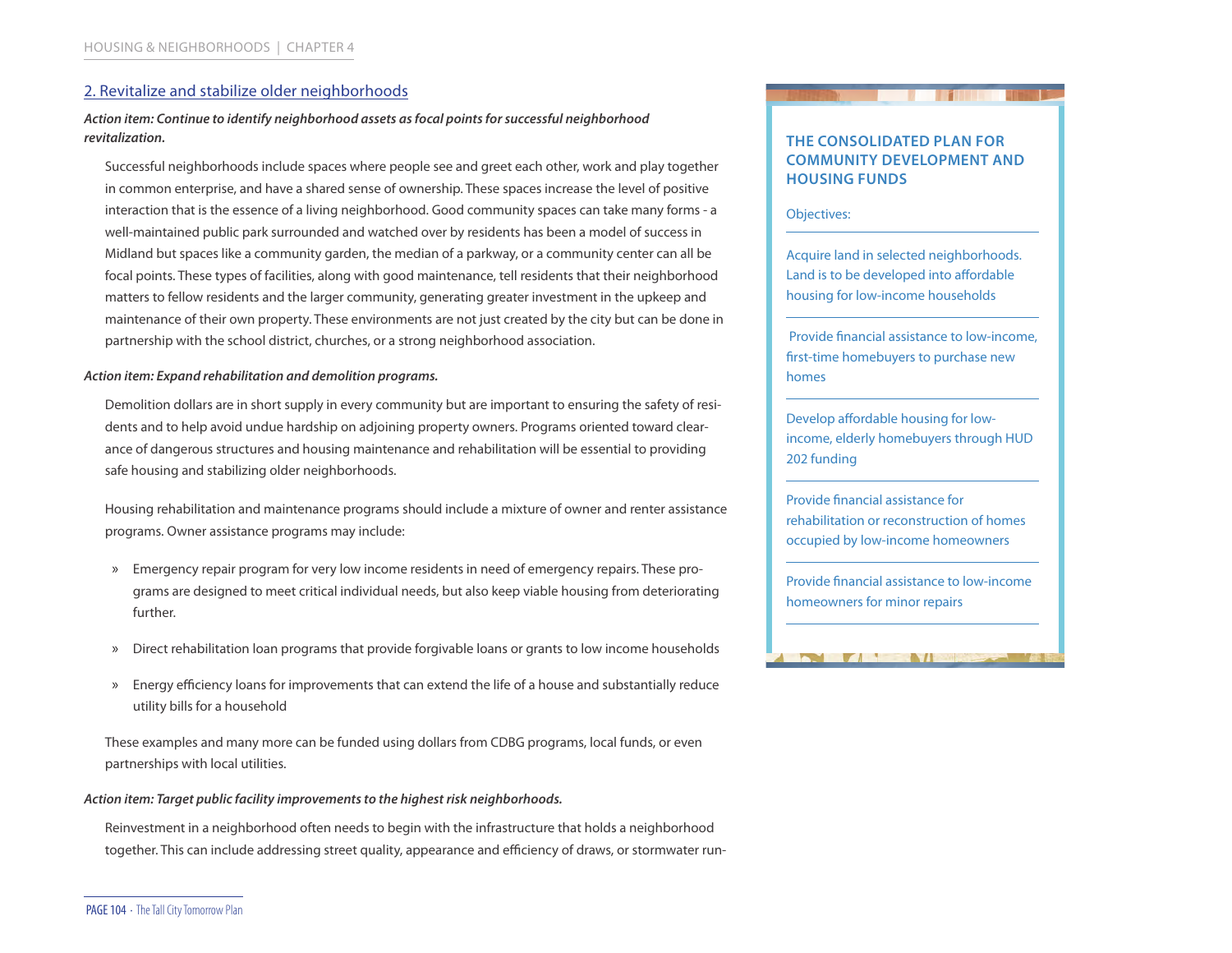



off. When these types of facilities are in poor condition or cause regular and visible problems, residents see no reason to invest their private dollars. Available resources are never sufficient to address these problems but by setting priorities, dollars can be used in a more targeted way. To identify neighborhoods both with the highest needs and greatest capacity the city should consider:

- » Concentration of code violations and demolition orders
- » Existing support capacity from neighborhood associations and/or local service providers
- » The availability of community institutions like parks, schools, churches, or community centers
- » Links to surrounding neighborhoods and access to commercial services

Once targeted neighborhoods are identified, the implementation of a neighborhood empowerment zone should be considered. These zones allow the city to create added incentives, including waiving fees related to construction of buildings in the zone, entering into agreements to refund sales tax for sales made within the zone (for a set period of time), and entering into agreements for sales tax abatements.

#### *Action item: Fund additional code enforcement officers to allow for proactive code enforcement.*

Code enforcement for most communities is not about a lack of proper regulations but more of a capacity issue. Staffing levels mean that code enforcement is complaint-driven and does not allow for a more proactive approach. With additional staffing the city may be able to be more aggressive with property maintenance issues and building code violations. These actions may be combined with public outreach and education on property maintenance along with neighborhood cleanup initiatives that provide dumpsters and other resources. These types of initiatives can be done in coordination with local organizations that focus on community beautification.

#### 3. Encourage infill development.

#### *Action item: Establish incentives for the development of vacant lots.*

Infill housing refers to housing that is built on vacant or under-used lots in existing neighborhoods. Vacant lots can be a good resource for new affordable housing. Additionally, infill development is beneficial for a number of reasons:

- » Efficiency: Making use of existing infrastructure, such as roads and sewer.
- » Expanding options: Allowing established neighborhoods to respond to a changing market by providing new housing types and features.
- » Filling in gaps. Giving new life to vacant/under-used lots that detract from neighborhood vitality.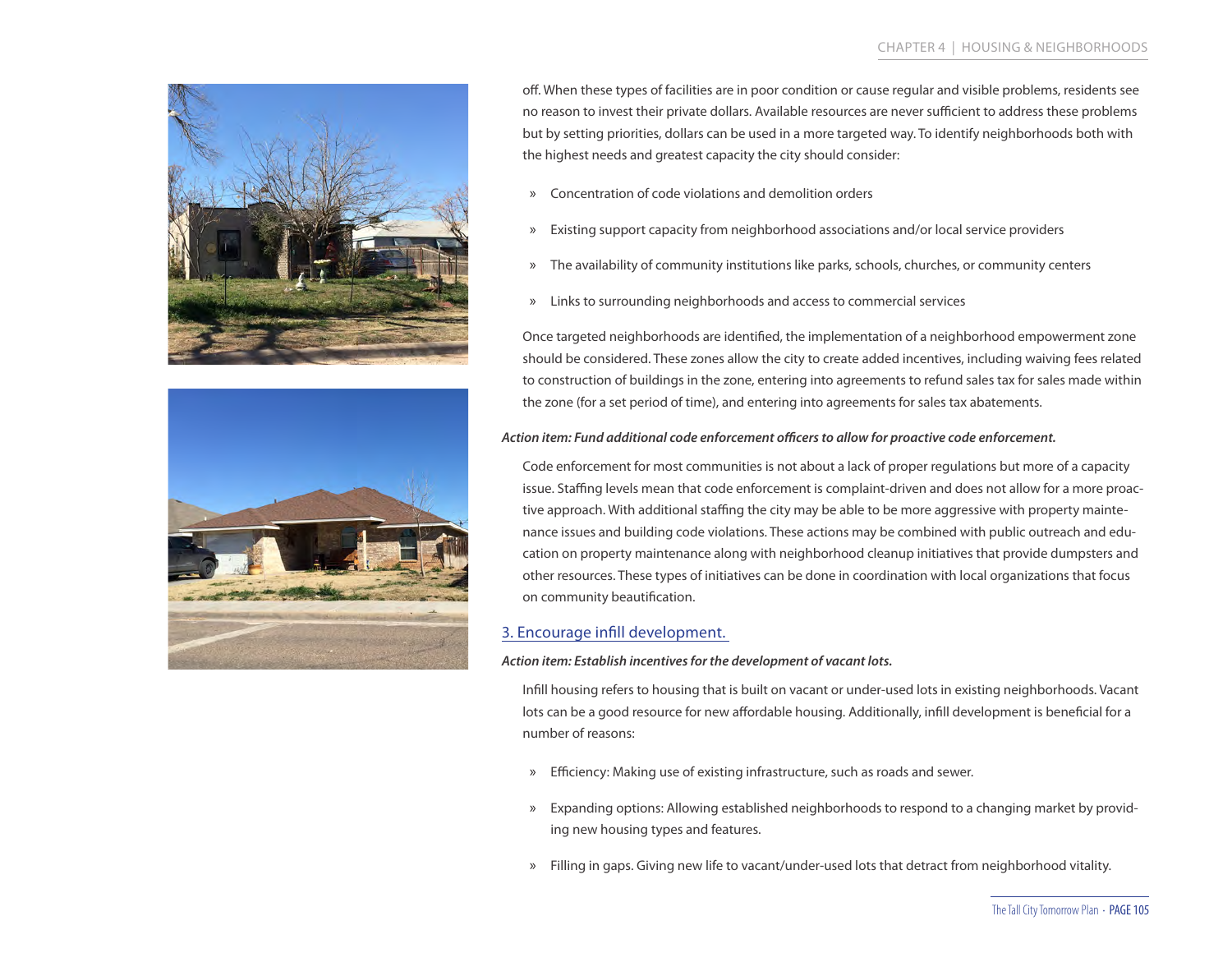However, these lots may have site issues that need to be addressed such as dilapidated structures that need to be removed. Site issues along with the scattered nature of vacant lots can make infill development challenging. The adjacency of lots, allowing for easier movement of resources and supplies between job sites, is an important component to the development of affordable housing. The city should identify barriers to the development of vacant lots, especially in targeted neighborhoods. This may include fees for demolition, dumping, and hook-ups. Removing or reducing these fees or providing a privately funded pool of money to off-set these costs can begin to eliminate hurdles. Some cities will also assist in the assembly of vacant lots, generally focused on targeted neighborhoods. These lots can then be sold or given to either for-profit or not-for-profit developers to encourage development in otherwise struggling neighborhoods. These types of programs can be combined with increased demolition and property maintenance to create visible change and momentum in a struggling neighborhood.

#### *Action item: Require any infill development receiving incentives to complement the character of the surrounding neighborhood and to provide diverse housing options for a variety of income levels.*

It is important for infill development to complement the character of the existing neighborhood and provide appropriate transitions where needed. Principles that should be considered with any infill development include:

- » Transitions: Provide transitions between higher intensity uses and lower intensity uses.
- » Scale: The size and height of the buildings is in keeping with surrounding buildings.
- » Context: The design fits the housing styles around even if the type of units are different. Other context variables on a site may include views that enhance the site or draws and playas that may add open space amenities.
- » New housing options: A neighborhood should provide housing options for people of all ages. It should provide options for young families to grow throughout the phases of their lives. Further, a neighborhood should allow the elderly to age in place without leaving their neighborhood.

#### *Action item: Provide public facility improvements that create favorable environments for private investment on underutilized sites.*

Demand for affordable housing is high and many Midland residents have shown a desire to continue to invest in older neighborhoods. Preferences are also changing, as many families appreciate active urban spaces that provide living, shopping, entertainment, and work places with good walking, biking, and transit access. Neighborhoods like the Village can provide these environments and meet these market demands. Redevelopment and infill in older neighborhoods depends on private investment but the city's policies and actions should not create conditions that discourage that investment. Policy directions that may encourage investment include:





PAGE 106 · The Tall City Tomorrow Plan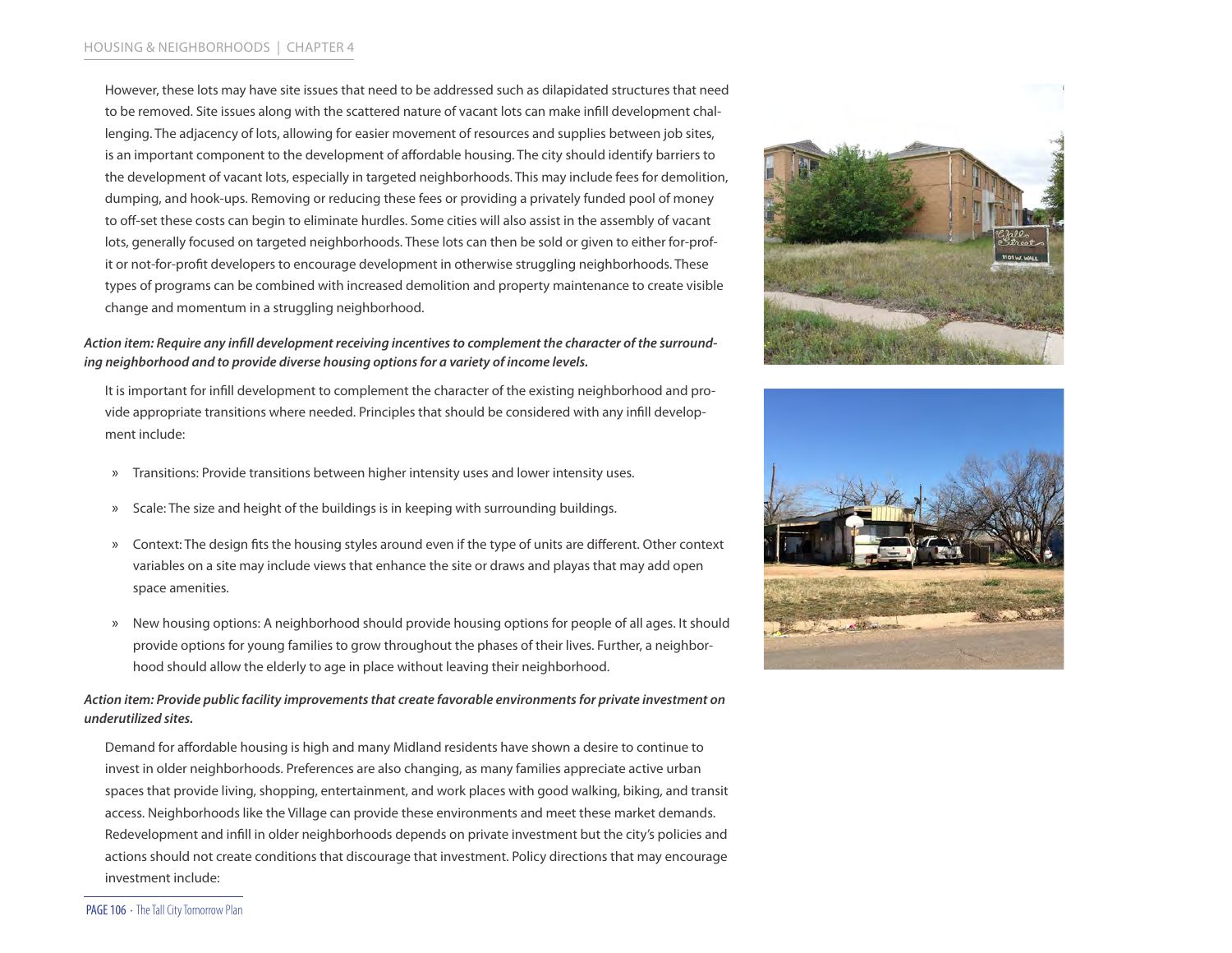



- » Infrastructure and street improvement. While redevelopment and infill sites usually have infrastructure, these facilities are sometimes obsolete and require improvement. These types of improvements should not be hurdles to the development of new affordable housing and mixed use environments and the city should consider funding alternatives to address these improvements as projects come forward.
- » Public facilities. Parks, schools, community centers, sidewalks and trails, and other amenities can provide anchors that are proven to create private development response. These amenities benefit current residents and the reinvestment or installation of these should generate private development response. Improvements to parks like Washington or San Juan are great examples of projects that benefited existing residents and paid for themselves through the added housing and tax base.
- » Code enforcement. Poor property maintenance and nuisances can degrade the value of surrounding property and discourage reinvestment. Consistent, predictable enforcement will minimize these disincentives and create momentum for new private development.

#### 4. Encourage Downtown's evolution as a neighborhood with housing

#### *Action item: Use appropriate city incentives for the development of housing adjacent to jobs and activities.*

As downtowns have evolved in recent years, there are many success stories to learn from. Almost all of the successes include a residential component. Land use and development policies will be instrumental in achieving the area's neighborhood goals. Incentives to adding housing both in and around the downtown do not always have to be the traditional fiscal approaches, although having tools like tax increment financing can be very important. Other incentives may include:

- » Density bonuses for added open or public space
- » Improvements by the city to parking and pedestrian environments
- » Adding family-friendly public amenities including parks, open space, greenways, plazas, bikeways, or public art
- » Encouraging MISD to expand and/or improve education services in the area
- » Reviewing parking requirements to make sure they do not create a hurdle for new residential development
- » Encouraging safety improvements such as additional foot or bicycle officers
- » Reducing permit fees and processing time for infill residential projects